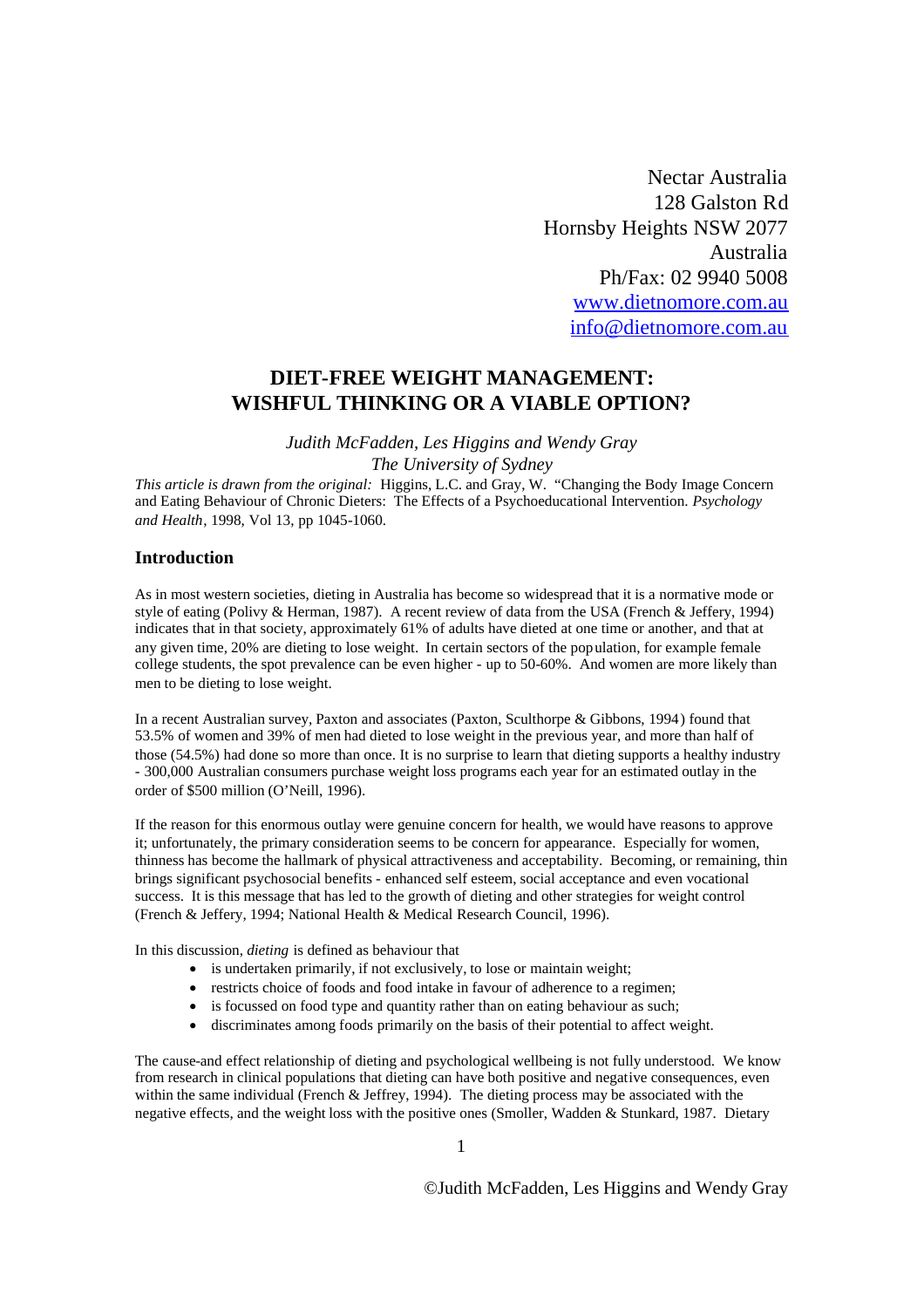failure can result in self-blame (Jeffery, French & Schmid, 1990), lower self-esteem (Hill, Oliver & Rogers, 1992; Polivy, Heatherton & Herman, 1988), body dissatisfaction (Hetherton, Hill, Oliver & Rogers, 1992), and depression and anxiety (Edwards & Nagelberg, 1989; Herman & Polivy, 1975; Rosen, Gross & Vara, 1987). Dieting behaviour has also been linked with impulsive eating tendencies (Logue & King, 1991), distorted perceptions of one's body (Mahamedi & Heatherton, 1993), negative attitudes to food (Wardle et al, 1992), and a predisposition to emotionally cued and disinhibited eating (Wardle & Beales, 1988; Wardle et al, 1992).

Since dieting can have such negative psychological effects, Polivy & Herman, (1992, p.262) have gone so far as to describe dieting as a health hazard, and in another context to suggest that it is a disorder we should be trying to cure (Polivy & Herman, 1985, p.200).

They are not alone in their opposition to dieting. Something of an anti-dieting movement has emerged, and is becoming more vocal and visible. The debate in the professional literature on the virtues and dangers of dieting is so impassioned that it has been described by Brownell & Rodin (1994) as a "maelstrom".

Howell (1996) suggests that this debate is being fuelled by three factors. First, there is the increasing concern about the rising prevalence of obesity in Western societies. The National Health and Medical Research Council, for example, reports data indicating that approximately 50% of men and 34% of women are obese or overweight and that an increasing trend is evident (NH&MRC, 1996). Second, there is the growth of the anti-dieting movement, which brings together several groups - practitioners concerned with the possible harmful effects of dieting, and feminists seeking to free women from culturally induced pressures relating to body shape and size. The third major influence in the diet debate is the growing body of evidence showing that weight lost by dieting is usually regained over a period of time (Perri, Nezu  $\&$ Viegener, 1992).

We therefore need to ask a different question. Rather than asking "How can we make dieting effective?" or "Is dieting effective statistically?", we should ask ourselves "Is there an alternative to dieting as a weight management strategy?"

The remainder of this paper examines this question. The non-diet option, described here as "natural eating", will be outlined, and an account will be given of a recently completed clinical trial of a non-diet, "natural eating" program (Higgins, Gray, McFadden & Steinhardt, 1996; Gray & Higgins, 1996).

# **Diet-free Weight Management: the "Natural Eating" Option.**

The program used in this study originated from two sources. Higgins and Gray had examined the work of several publications pitched at the general reader (Hirschmann & Munter, 1988, 1995; McFadden, 1995; Polivy & Herman, 1983), and had assessed the programs developed by Steinhardt in Texas. McFadden and her daughter Jenny (1995) had read the same publications and in addition had been trained in the psychological work of William Glasser (1985) in Control Theory. It is the addition of control theory based techniques that differentiates this program from those of other practitioners.

All of these programs share the goal of replacing dieting with "natural eating", where the focus is on primarily physiological rather than cognitive or emotional signals. Many researchers into the physiology of eating assume that these physiological signals are the paramount regulators of eating behaviour; our experience indicates that dieters override these signals in their preoccupation with food regimens, weight loss goals and anticipated consequences of their eating, and have to be re-educated into paying attention to them. A natural eater will enjoy food without anxiety, guilt, concerns about compulsive or "out-of control" eating or feelings of deprivation. The emotional content of their relationship with food will be greatly reduced. Because they are attuned to the body's nutritional and energy needs, they are likely to attain and maintain a healthy and stable body weight, especially as part of a non-sedentary lifestyle. The more freedom they feel in satisfying the body's physiological signals, the more likely they are to make choices which allow the body to function well - and which therefore will reflect a responsible attitude to eating. It is this blend of freedom to choose what to eat and responsibility to care for the body's needs that is the key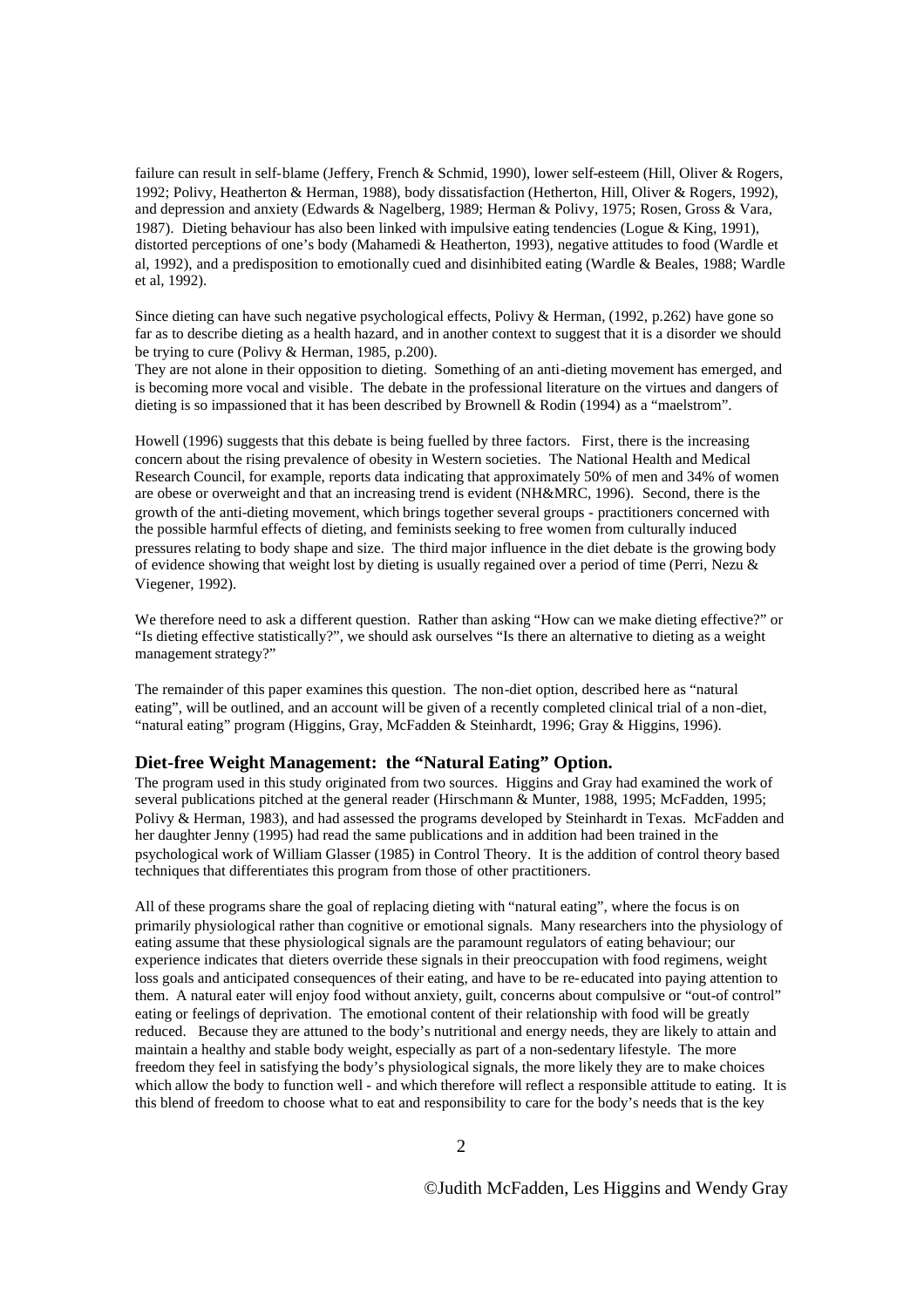issue to be considered in developing a natural eating program. To achieve this blend, there must be a paradigm shift in the application of control - from external to internal.

The programs also have in common the underlying assumption that people will abandon dieting and accept natural eating if they are

- made aware of the hazards and limitations of dieting;
- helped to change the thoughts and feelings which they have learned through dieting, especially negative thoughts about their bodies; and
- provided with strategies for replacing unnaturally restrained eating with "natural eating" (Polivy & Herman, 1983), i.e., eating which is an appropriate response to physiological and "psychological" hunger signals;
- assured that their bodies will naturally govern their weight.

## **Previous Studies:**

Until recently there has been little research evidence to validate the claims being made concerning the value of "non-dieting" programs; those health practitioners who are uneasy about, or who reject dieting as an approach to weight management are therefore forced to consider an alternative which has not been fully scrutinised scientifically. With the popularity of dieting for weight control and the concurrent growth in the prevalence of obesity and overweight in Western societies, this situation is even more concerning.

The bulk of the available research-based information about "non-dieting" programs came from three studies (Carrier, Steinhardt & Bowman, 1994; Ciliska, 1990; Polivy & Herman, 1992). In two of the studies (Ciliska, 1990; Polivy & Herman, 1992), all of the subjects were women, while in the third, women made up 70% of the sample. A common finding of the studies was that participation in a non-dieting program decreased restrained eating and enhanced self-esteem. The evidence of durability of these results over time was uncertain, as some evidence is derived from a very small group of subjects (in the Polivy and Herman study), some from a sample severely affected by attrition (in the Ciliska study), and the balance from subjects whose behaviour following the intervention could have been affected by unintended exposure to follow-up activities (in the Carrier, Steinhardt and Bowman study).

Moreover, these studies were unable to provide unequivocal evidence that a non-dieting program can affect body perceptions and attitudes. Only one of the studies found evidence of increased body acceptance (Carrier et al, 1994). Polivy and Herman (1992) reported no lowering of body dissatisfaction following the program they trialled, and the modest improvement observed by Ciliska (1990) was not sustained. Body acceptance is an important issue, given the strong evidence that body dissatisfaction among women is a major reason for the prevalence of dieting (Ciliska, 1990; French & Jeffery, 1994). Therefore, any intervention with the goal of replacing dieting with natural eating, if it is to have long term validity, must have as a priority an increase in body acceptance.

#### **A Trial of a Natural Eating Program.**

The trial was undertaken to assess the effectiveness of a psychoeducational program, closely patterned on an approach developed by McFadden (1995) for changing self-perceptions and fostering "natural eating". McFadden's approach stands apart from the others in that it gives particular attention to body acceptance and emphasises positive self acceptance as a condition rather than an outcome of a natural healthy approach to eating and weight management.

The vehicle used to achieve this personal strength is the client's understanding of control theory, which is a simple explanation of how and why human beings behave. The model used was adapted by Glasser (1984) from the work of Powers (Powers, 1973a, 1973b; Robertson & Powers, 1990). Control Theory (which could also be appropriately labelled "internal control theory" or "choice theory") maintains that people are internally motivated -so virtually all behaviour is the result of choice, and people are therefore responsible for their own behaviour change. Every behavioural choice is an attempt to improve the match (or reduce the error) between a person's desired personal world (the "reference" signal) and the world that is perceived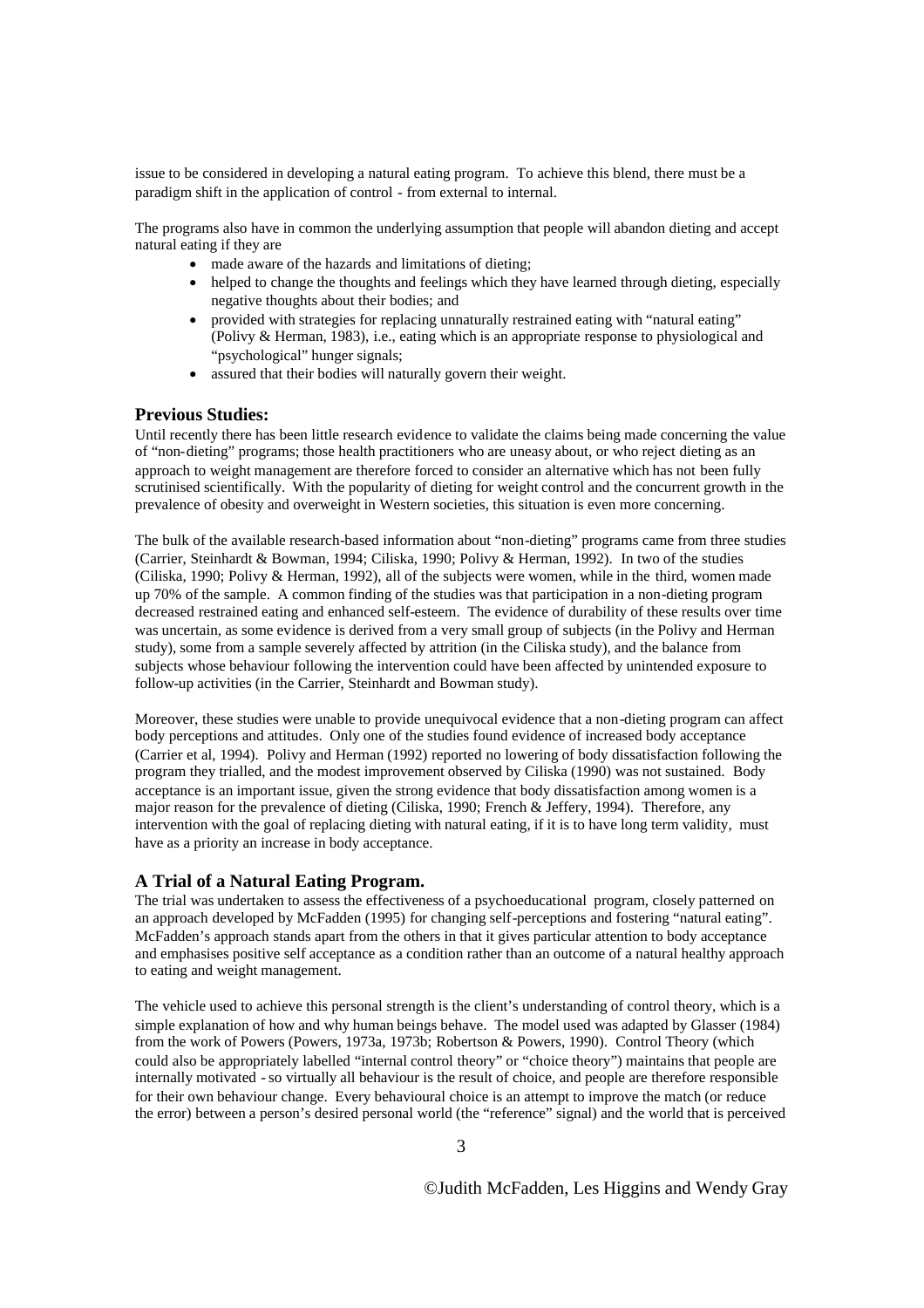(the "feedback" signal). Behaviour is a composite of thoughts, actions, feelings and physiological response, and the five basic needs for freedom, power, fun, love and survival play a central part in the motivation of behaviour. Therefore it is important to choose behaviour which is congruent with the basic needs and therefore self-nurturing.

Participants learn that food can be used to satisfy all the needs, but they also learn ways to perceive food as only one of a number of choices, so that choosing a responsible, non-eating but need-satisfying behaviour is a positive experience which is likely to be repeated. This contrasts starkly with the prohibitions and lack of freedom associated with keeping oneself on a diet.

The distinctions between the thoughts making up the mind-set of dieting, contrasted with the McFadden approach, can be summarised as follows:

| <b>DIETING</b><br>I am overweight - I am not acceptable.           | <b>NATURAL EATING</b><br>I am acceptable as I am.                                                    |
|--------------------------------------------------------------------|------------------------------------------------------------------------------------------------------|
| I must lose weight.                                                | My body is doing its best.                                                                           |
| Self-criticism will enable me to maintain my self-<br>control.     | Self-criticism leads to negative feelings which will<br>increase my eating and weight problems.      |
| I must eat less.                                                   | Everything I eat must be the highest quality so that it<br>deserves a place in my body.              |
| My mind controls my eating and my weight.                          | My body can be trusted to guide my eating and to<br>establish a healthy weight.                      |
| I must stick to a diet.                                            | I will let my body tell me what, when and how much<br>to eat.                                        |
| I must deny myself certain foods.                                  | It's OK to eat anything as I take responsibility for<br>stopping.                                    |
| Success will be weight loss.                                       | Success will be feeling free to eat in accordance<br>with hunger and satiety signals, without guilt. |
| If I can't stick to a diet, it's my fault. I have no<br>willpower. | Diets limit my freedom. When I go off a diet, it's<br>just my freedom need speaking.                 |
| I must constantly watch my weight.                                 | I can relax and let my body regulate what it needs.                                                  |

The program used in the trial, *Freedom From Dieting (FFD)*, was devised for the purposes of the study. Its impact was assessed in relation to restrained eating (eating dominated by considerations of weight), emotional eating (eating in response to emotional states and needs), external eating (eating triggered by the presence or sensations of food), self-esteem, concern about body shape, and weight change.

## *Method*

The trial consisted of a randomised controlled study supplemented by a 12 months prospective study. The subjects were adult female volunteers (mean age  $44.4$  years,  $SD = 10.1$ ) who, at recruitment, described themselves as being "sometimes", "usually" or "always" on a diet for the *primary purpose of losing weight and/or changing body shape.*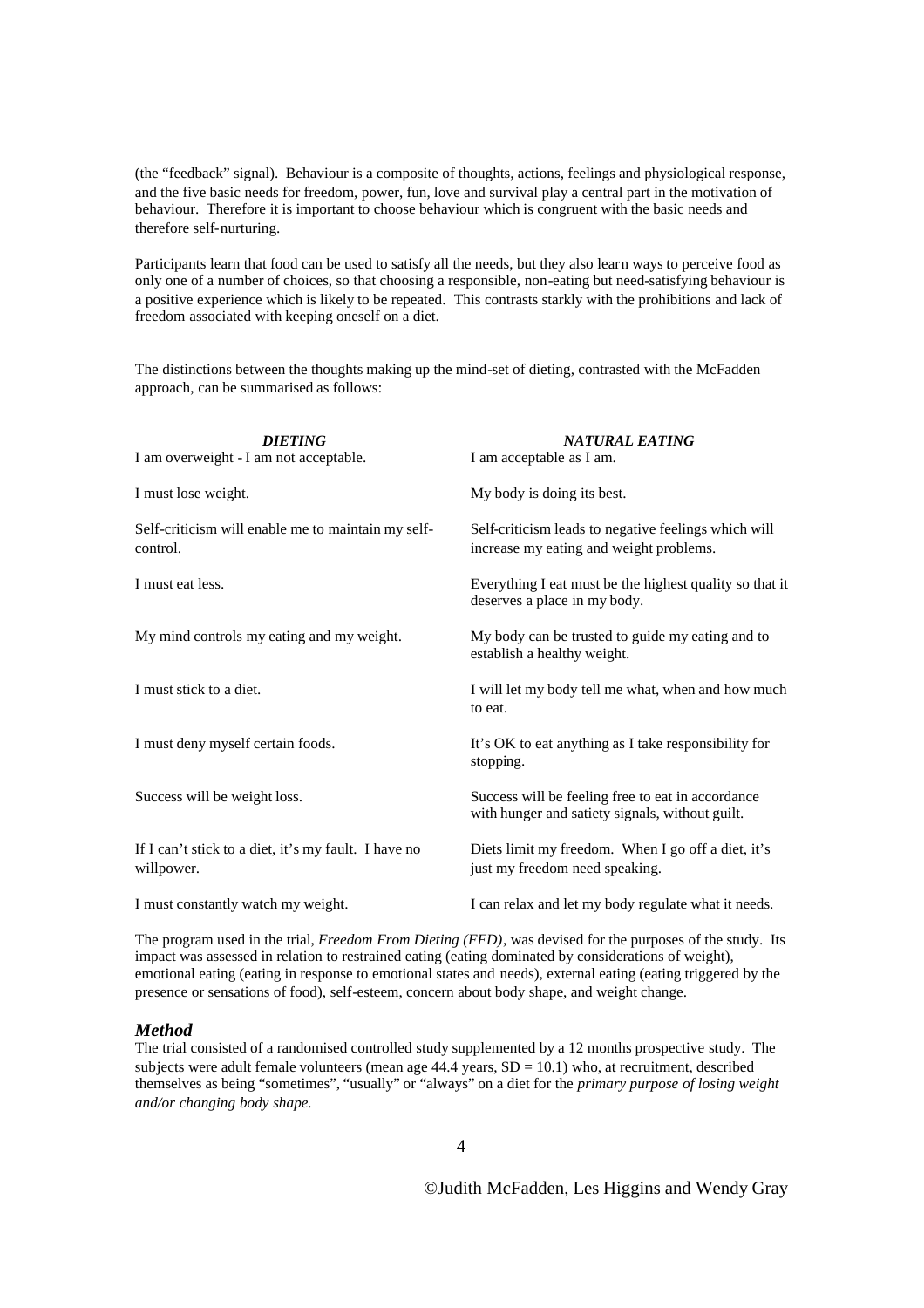Women undertaking diets on medical advice and under medical supervision were excluded as were any women identified, using the Eating Attitudes Test (EAT) (Garner, Olmstead, Bohr & Garfinkle, 1982), as being clinically anorexic or bulimic. The subjects were recruited from the general community using press, radio and leaflet advertising. Most were from English-speaking backgrounds and in professional, clerical or administrative occupations. Over half had college or university qualifications. The mean weight of the sample was 85.1 kg (SD = 19.1) and the mean body mass index was  $31.4$  (SD = 6.3). For the randomised trial, the subjects were allocated to either a treatment or a wait-list control group, 40 and 42 in each respectively. Following the trial, all control group subjects undertook the *FFD* program. This meant that the prospective study began with 82 subjects.

In addition to weight data, testing prior to the program was as follows:

- *The Dutch Eating Behaviour Questionnaire* (Van Strein, Fritjers, Bergers & Defares, 1986) a measure of restrained, emotional and external eating style
- a version of *The Feelings of Social Inadequacy Scale* (Janis & Field, 1979) a measure of trait selfesteem
- *The Body Shape Questionnaire* (Cooper, Taylor, Cooper & Fairburn, 1987) a measure of concern about body shape.

The test program was re-administered on three further occasions - at four weeks, six months and one year after the completion of the program.

At the 12 month testing, additional data was obtained. Subjects were asked to indicate

- whether or not they were on a diet;
- the extent ("often", "sometimes", "seldom", "never") to which they felt they were (a) natural eaters

(b) out of control when they eat;

 subjects were weighed. Weight at pre-test was deducted from weight at 12 months. An increase in excess of 2kg was arbitrarily categorised as a "gain", a decrease greater than 2kg as a "loss", and variation -2kg to +2kg as "no change".

The *FFD* program was presented in six two-hour sessions organised at weekly intervals, preceded by an introductory meeting and followed two weeks after the sixth session by a review meeting. Further followup involved optional monthly meetings and the distribution of two newsletters. In the main part of the program (the six sessions), subjects received information about eating, dieting and health through the understanding of control theory, and were introduced to activities which would help them co-ordinate their thoughts and feelings with the behaviour of allowing internal body signals to guide them in deciding when, what and how much to eat. They also focused on changing their attitudes to their bodies and to food, and to look for alternatives in need satisfaction.

# *Results*.

#### Participation and retention rates.

Attendance rates across the sessions of the program averaged 92%, with no participant being absent for more than two sessions. Of the 82 subjects who completed the *FFD* program, all were available for testing at four weeks, 65 (79%) at six months and 63 (78%) at one year.

## Immediate effects of the *FFD* program

A highly significant treatment effect was demonstrated. On all outcome measures the experimental subjects changed in the predicted direction - i.e., a decrease in restrained, emotional and external eating, and in body shape concern, and an increase in self esteem. These changes were not matched by the control group. Statistical assessment disclosed that the differences between the two groups were significant in relation to the outcome variables as a set (multivariate comparison) and to the variables individually (univariate comparisons). The impact of the program was particularly marked with respect to body image concern,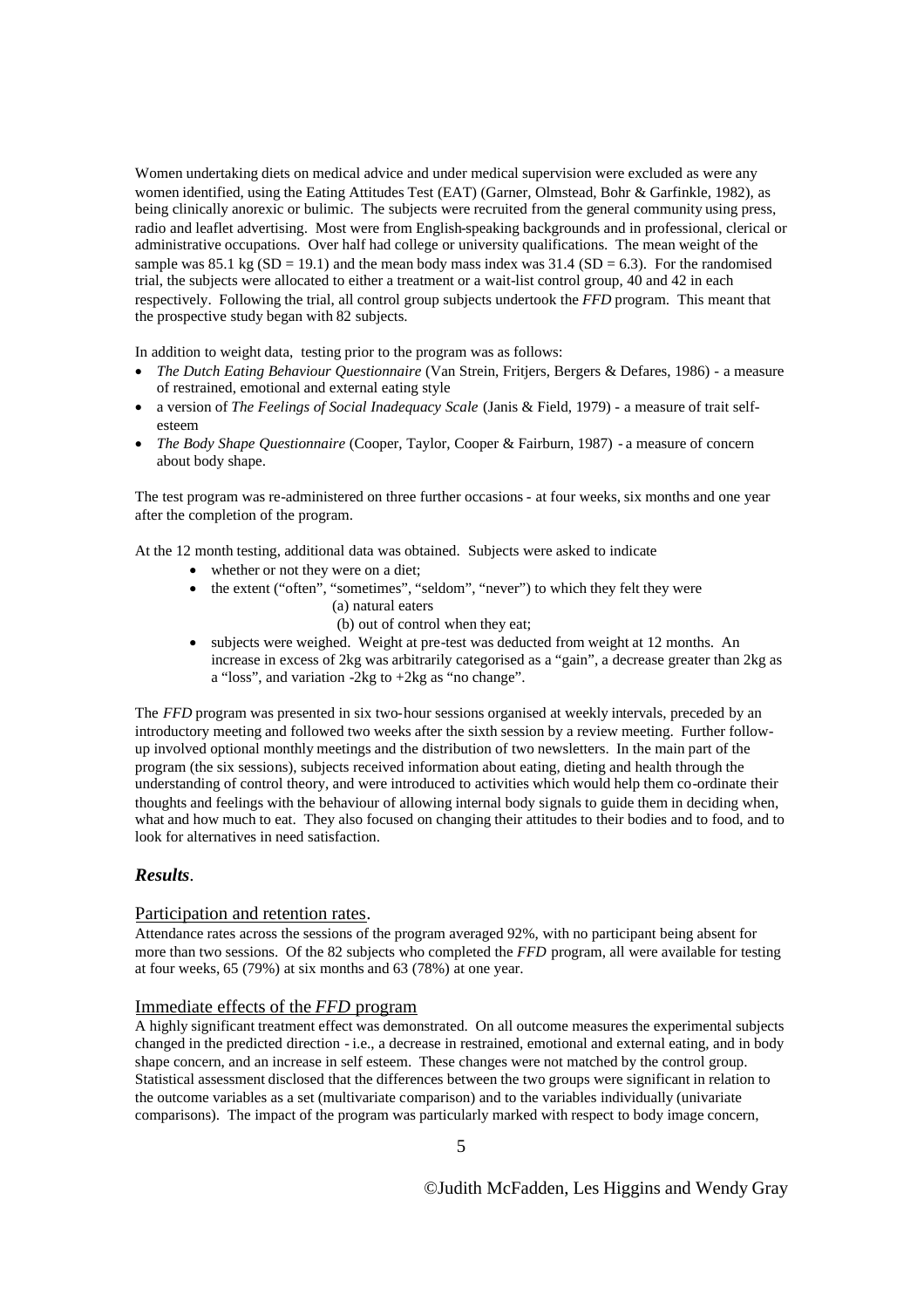with the scores of the experimental group decreasing by 31%. A 14% improvement in trait self-esteem score was less impressive, but still quite substantial.

# The program's impact on dieting and the adoption of natural eating.

At 12 months, 86% (54/63) of the subjects indicated that they were not dieting. The majority described themselves as "often" (33%) or "sometimes"(40%) natural eaters, while 22% and 5% felt that they were "seldom" or "never" natural eaters respectively. Slightly over 50% indicated that they "never"(13%) or "seldom" (40%) felt out of control of their eating, while 37% felt that their eating was out of control" sometimes", and a further 11% reported that they "often" felt out of control. A significant negative correlation ( $\gamma = .61$ , p < .0001) was found between the degree of adoption of natural eating and the degree of feeling out of control.

#### The durability of program outcomes.

The graphs in Fig 1, Appendix A show patterns of change over 12 months in the five outcome variables. The patterns for "often, "sometimes" and "seldom" natural eaters are shown separately. The "never" group was not included because of its very small size  $(3 \text{ subjects})$ .

From pre- to post-test, there was an improvement in the mean scores on all five dependent variables, with the greatest change being on body image concern. Both multivariate and univariate analyses showed these improvements to be statistically significant. Initial gains were maintained in the period from post-test to 12 months, with the gains in restrained eating, emotional eating, external eating and trait self-esteem actually being enhanced. The six month testing showed stabilisation, with improvements between 6 and 12 months.

While the evidence from the sample as a whole supports the durability of the results, there is further evidence to be found when we look at the scores of the three natural eating subgroups. The scores of the "seldom" natural eaters regressed on all five variables, while those of the "sometimes" and "often" groups continued to improve. The differences were not large enough to be statistically significant.

#### Natural eating and weight change

The distribution of weight change by natural eating categories is displayed in Figure 2, Appendix A. An association between the extent of natural eating and weight change is evident - the greater the extent of natural eating, the greater the likelihood of weight loss or weight stability. The gamma value for this association was .47 (p<.01). The data in Figure 2 also indicate that 59% (30/51) of the subjects for whom weight data was available had either lost weight or remained stable over the 12 month period.

## *Conclusions*

It is acknowledged that the study has limitations, mainly the non-representative nature of the sample. However, several outcomes and conclusions have emerged.

- The study has added to the evidence that motivated women can respond favourably to interventions designed to help them normalise their eating and to abandon "diet" thinking.
- The study helps to resolve important issues about the effectiveness of non-diet, natural eating programs. Specifically, it provides evidence that
	- women's body concerns can be significantly reduced;
	- $\Diamond$  changes to eating behaviour and improvements in self-perceptions fostered by a natural eating program including control theory can be durable over time;
	- $\Diamond$  natural eating is compatible with, and may even promote, weight stability or weight loss. Indeed, the finding that over half the subjects for whom weight data was available had either lost or stabilised over the 12 month period compares favourably with the high rates of weight gain (one to two thirds) usually observed immediately following diet-based weight loss programs (Perri, Nezu & Viegener, 1992).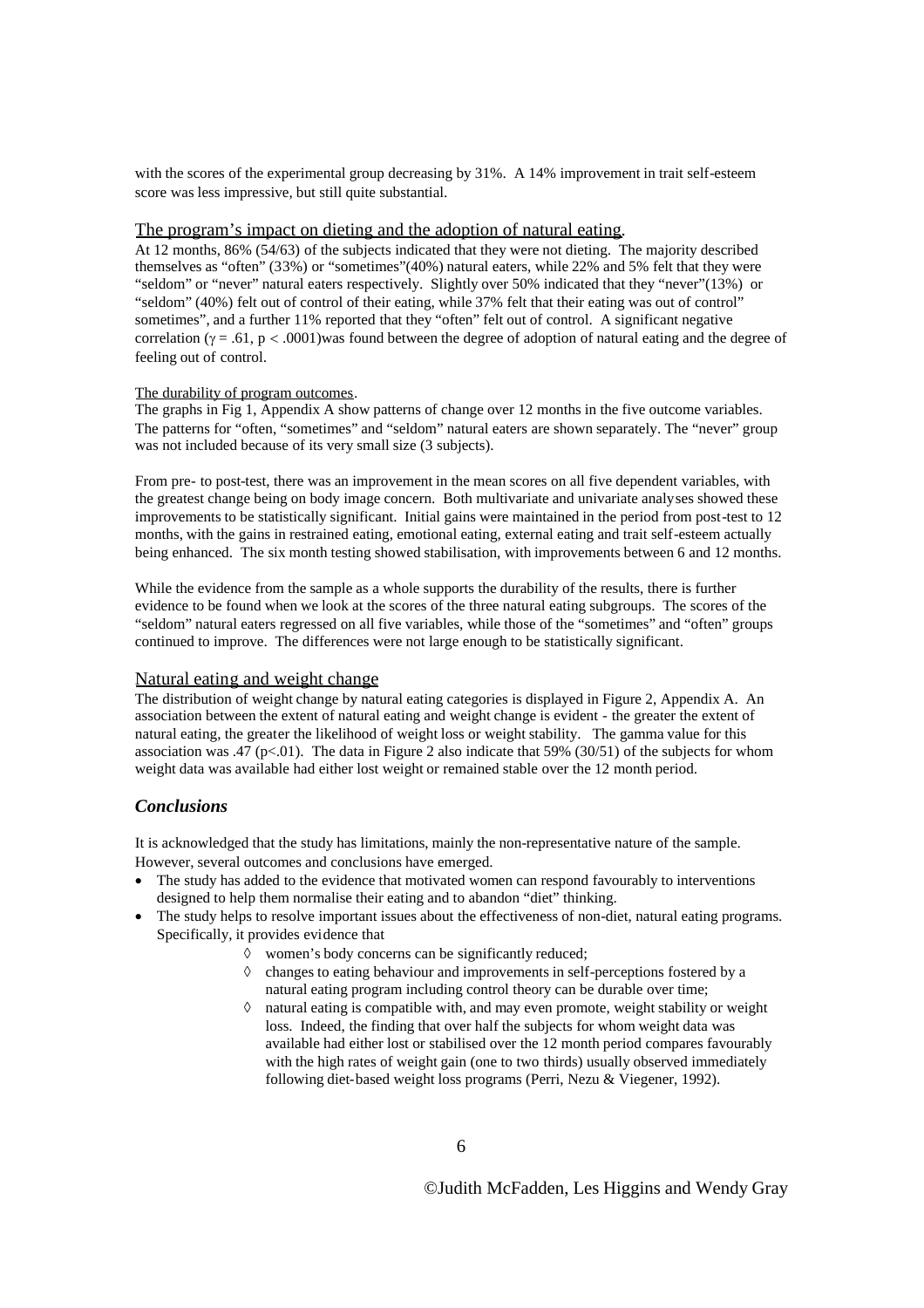In securing evidence testifying to the effectiveness of the *FFD* program, the study invites further scrutiny of control theory, the model of behaviour upon which the program is based, and the empowering nature of its use.

In addition to its contribution to theory, this study throws light on a significant practical issue. The trend away from dieting is growing stronger, as we see the extremes of behaviour to which people go in search of the ideal body, and the consequent damage to both mental and physical health. Evidence of this is seen in the apparent interest in books offering guidelines for abandoning dieting and normalising eating, such as Polivy and Herman (1983), Hirschmann and Munter (1988, 1995) and McFadden (1995).

By investigating the principles on which McFadden's book is based, this study provides information that can assist both lay persons and health practitioners to assess the utility and potential worth of the guidelines about eating reform and diet-free weight management, especially with a control theory base. For many women, these guidelines are likely to be highly relevant, and of great value to their psychological and physical well-being. Natural eating could prove to be an effective and psychologically congenial alternative to dieting.

The McFadden material is available as a book and as an online course with support. Professional courses are also mounted, offering training in the theory and administration of the program, and in the counselling techniques based on control theory.

#### **References**

Brownell, K.D. & Rodin, J. (1994). The dieting maelstrom: Is it possible and advisable to lose weight? *American Psychologist,* **49**, 781 - 791.

Carrier, K, Steinhardt, M. & Bowman, S (1994). Rethinking traditional weight management programs: A three year follow-up evaluation of a new approach. *Journal of Psychology,* **128**, 517 - 535.

Ciliska, D. (1990). *Beyond Dieting. Psychoeducational interventions for chronically obese women: A non-dieting approach.* New York: Brunner/Mazel

Cooper, P., Taylor, M., Cooper, Z. & Fairburn, C (1987). The development and validation of the body shape questionnaire. *International Journal of Eating Disorders,* **6,** 485 - 494.

Edwards, F.E. & Nagelberg, D.B. (1986). Personality characteristics of restrained/binge eaters versus unrestrained/nonbinge eaters. *Addictive Behaviors*, **11**, 207 - 211.

French, S.A. & Jeffery, R.W.. (1994). Consequences of dieting to lose weight: Effects on physical and mental health. *Health Psychology,***13,** 195 - 212.

Garner, D.M., Olmstead, M.P., Bohr, Y. & Garfinkle, P. (1982). The Eating Attitudes Test: psychometric features and clinical correlates. *Psychological Medicine,* **12**, 871 - 878.

Glasser, W. (1984). *Control Theory: A new explanation of how we control our lives.* New York: Harper & Row.

Gray, W. & Higgins, L. (1996). Diet-free weight management. In W.H.Daley, W.Gray & L.Higgins (eds), *Physical activity and weight management: proceedings of a health promotion conference.* Sydney: Health Promotion Unit, Faculty of Nursing, The University of Sydney, 26 - 31.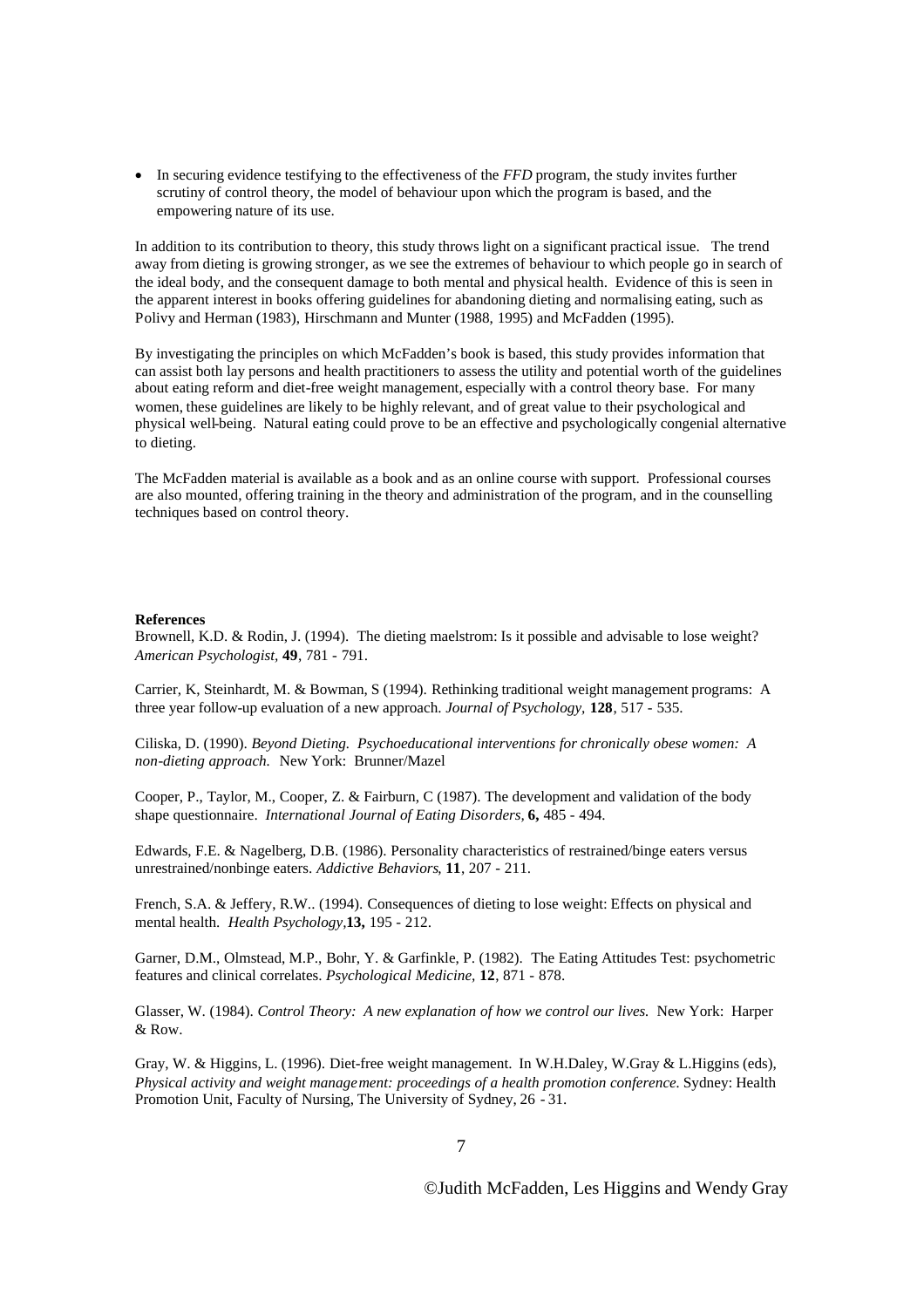Heatherton, T.F. (1993). Body dissatisfaction, self-focus, and dieting status among women. *Psychology of Addictive Behaviors,* **7**, 225 - 231.

Herman, C.P. & Polivy, J. (1975). Anxiety, restraint and eating behavior. *Journal of Abnormal Psychology*, **84**, 666 - 672.

Higgins, L., Gray, W., McFadden, J., & Steinhardt, M.(1996). Normalising the eating of chronic dieters. In L.Gething & B.Leelarthaepin (eds), *Proceedings of Research Day 1996,* Sydney: Sydney Nursing Research Centre, Faculty of Nursing, The University of Sydney, 47 - 52.

Hill, A.J., Oliver, S. & Rogers, P.J. (1992). Eating in the adult world: the rise of dieting in childhood and adolescence. *British Journal of Clinical Psychology*, **31**, 95 - 105.

Hirschmann, J.R. and Munter, C.H. (1988). *Overcoming Overeating.* New York: Fawcett Columbine.

Hirschmann, J.R. and Munter, C.H. (1995). *When women stop hating their bodies.* Melbourne: Mandarin.

Howell, P. (1996). Surely going on a diet can't be such a bad idea? In E.J.Brown, D.Johnson & M.Polacsek (eds), *Current dilemmas and possibilities in treating dieting disorders*. Bendigo, Davellan and Associates, 10 - 24.

Janis, I.L. & Field, P.B. (1979). A behavioral assessment of persuasibility: Consistency of individual differences. In C.I.Hovland & I.L.Janis (eds), *Personality and Persuasibility*. New Haven Ct: Yale University Press, 29 - 54.

Jeffery, R.W., French, S.A. & Schmid, T. (1990). Attributions for dietary failure: Problems reported by participants in the Hypertension Prevention Trial. *Health Psychology,* **9**, 315 - 329.

Logue, A.W. & King, G.R. (1991). Self-control and impulsiveness in adult humans when food is the reinforcer. *Appetite*,**17**, 105 - 120.

Mahamedi, F. & Heatherton, T.F. (1993). Effects of high calorie preloads on selective processing of food and body shape stimuli among dieters and nondieters. *International Journal of eating Disorders,***13,** 305 - 314.

McFadden, J. (1995). *Diet No More!*. Melbourne, Signet.

National Health and Medical Research Council (1996). *Acting on Australia's weight: A strategic plan for the prevention of overweight and obesity.* Canberra, National Health and Medical Research Council.

National Heart Foundation of Australia (1990). *National Heart Foundation of Australia survey no.3, 1989.* Canberra, NHF of Australia and Australian Institute of Health.

O'Neill, M. (1997). Waisting away. *Consuming Interest,* **70**, Summer, 8 - 11.

Paxton, S., Sculthorpe, A.B. & Gibbons, K. (1994). Weight loss strategies and beliefs in high and low socioeconomic areas of Melbourne. *Australian Journal of Public Health*, **18**, 412 - 417.

Perri, M.G., Nezu, A.M. & Viegener, B.J. (1992). *Improving the long-term management of obesity: theory, research and clinical guidelines.* New York: John Wiley and Sons.

Polivy, J., Heatherton, T.F. & Herman, C.P. (1988). Self-esteem, restraint and eating behavior. *Journal of Abnormal Psychology,***97**, 354 - 356.

8